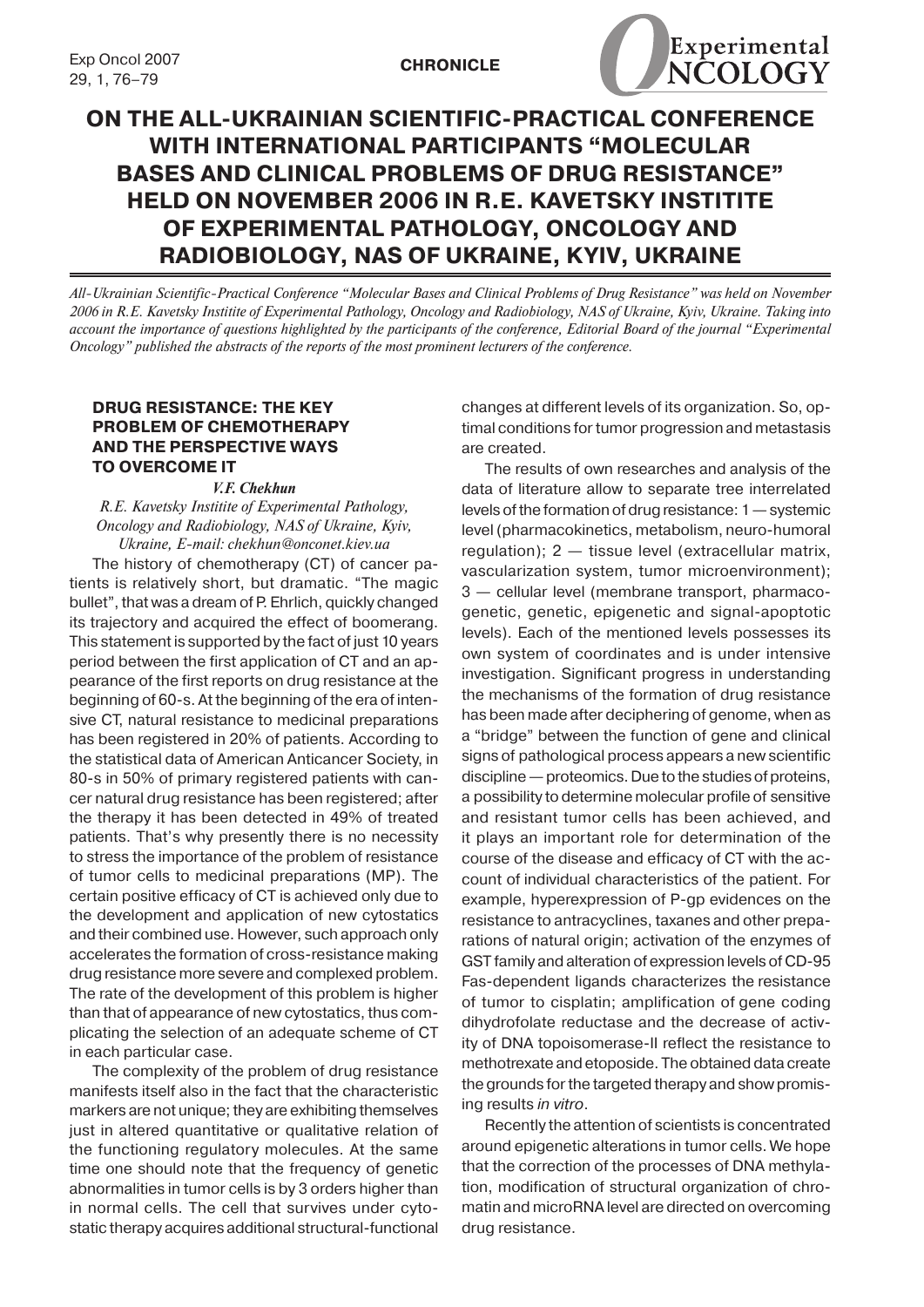### **ROLE OF MICRORNAOME CHANGES IN DRUG RESISTANCE OF BREAST CANCER CELLS**

*O.V. Kovalchuk1 , I.P. Pogribny2 , V.F. Chekhun3 1 Department of Biological Sciences, University of Lethbridge, AB, Canada T1K3 M4 2 Division of Biochemical Toxicology, National Center for Toxicological Research, Jefferson, AR 72079 3 Department of Mechanisms of Anticancer Therapy, R.E. Kavetsky Institute of Experimental Pathology, Oncology and Radiobiology, Kyiv Ukraine*

Many human cancers, including breast cancer, fail respond effectively to chemotherapy, and cancers that initially respond often acquire drug resistance. Presently, two hypotheses, genetic and epigenetic, have been proposed to explain mechanisms of acquired cancer drug resistance. "Genetic" is defined as a heritable change in the DNA sequence and suggests that occurrence of drug-induced random mutational events leads to formation of drug-resistant cells from sensitive cells. "Epigenetic" refers to the gene expression and chromatin changes and suggests that induction of epigenetic alterations results in resistance to cytotoxic drugs.

While the role of various genetic changes in breast cancer drug resistance has been extensively studied, the contributions of epigenetic alterations remained unexplored.

We have recently shown that epigenetic changes play crucial role in resistance of breast cancer cells to doxorubicin and cisplatinum. Another epigenetic mechanism of gene expression control via the function of small regulatory RNAs, particularly — microRNAs (miRNAs) remained unexplored. miRNAs are evolutionally conserved small single-stranded non-protein-coding RNA molecules presently recognized as major negative gene regulators. In mammals, miRNAs negatively regulate their targets by either binding to imperfect complementary sites within the 3'-untranslated regions of their mRNA-targets, or by targeting specific cleavage of homologous mRNAs. In the first case, miRNAs reduce protein levels of target genes by post-transcriptionally repressing target-gene expression without affecting mRNA levels of these genes, whereas in the second case, miRNAs induce the degradation of target mRNAs. In addition, recent findings suggest that miRNAs may act as regulators of various epigenetic processes. They play crucial role in regulating cellular differentiation, proliferation, and apoptosis. In light of these considerations, we hypothesized that microRNAome changes may play important role in the resistance of cancer cells to chemotherapeutic drugs.

miRNA microarrays were used to analyze the miRNA expression patterns in the human breast adenocarcinoma MCF-7 cell line and its drug-resistant to doxorubicin (DOX) MCF-7/DOX and to cis-Dichlorodiammine platinum (II) (cisDDP) MCF-7/cisDDP variants. Microarray data were confirmed using qRT-PCR. The cluster analysis revealed that MCF-7 breast cancer cells with acquired resistance to DOX and cisDDP are characterized by significant change in the miRNAome profiles. Importantly, in addition to the distinctive microRNAome signatures of MCF-7/DOX and MCF-7/cisDDP cells, we identified 35 down-regulated and 25 up-regulated miRNAs with simiar expression patterns in both MCF-7/DOX and MCF-7/cisDDP resistant cells at a level of  $p < 0.01$ . These results indicate that development of resistance to chemotherapeutic agents with different mode of action is associated with alteration of some common pathways, and this may to cancer drug cross-resistance development. Cluster of downregulated miRNAs in drug-resistant cells consisted of, for instance, *let 7a, let 7f, let 7d, mir-34a, mir-15b* and *mir-149* controlling expression of *MRP1, MDR1, BRCA1,* and*BRCA2* transporter-genes; *mir-27b* regulating *CYP3A*. In contrast, number of microRNAs, such as *mir-214, mir -28, let-7i*, cluster *mir-17-92* regulating apoptosis-related genes, was up-regulated in resistant cells. These results indicate the importance of micro-RNAome deregulation in development of cancer drug resistance. The potential role of differentially expressed miRNAs in the generation and maintenance of the drug resistance phenotypes will be discussed.

# **EPIGENETIC ASPECTS OF ACQUIRED CANCER CELL CHEMORESISTANCE**

*1 I.P. Pogribny, 2 O. Kovalchuk, 3 V.F. Chekhun 1 National Center for Toxicological Research, Jefferson, AR, USA, igor.pogribny@fda.hhs.gov 2 University of Lethbridge, Lethbridge, AB, Canada, olga.kovalchuk@uleth.ca*

*3 R.E. Kavetsky Institite of Experimental Pathology, Oncology and Radiobiology, Kyiv, Ukraine, E-mail: chekhun@onconet.kiev.ua*

The successful treatment of cancer requires a clear understanding of multiple interacting factors involved in the development of drug-resistance. Presently, two hypotheses, genetic and epigenetic, have been proposed to explain mechanisms of acquired cancer drug resistance. The absence of convincing evidence that genetic changes have a role in acquired clinical resistance following anticancer therapy undermines the genetic hypothesis. In contrast, a number of studies indicate a substantial involvement of epigenetic mechanisms in drug-resistant cancer cells, including changes in DNA methylation and histone modification patterns.

In the present study, we examined the alteration in epigenetic mechanism in drug-resistant MCF-7 human breast cancer cells induced by doxorubicin (DOX) and cisplatin (cisDDP), two chemotherapeutic drugs with different modes of action. The MCF-7 cells with acquired drug resistance to DOX are characterized by increased expression of P-glycoprotein (Pgp), whereas MCF-7 cells resistant to cisDDP are characterized by increased expression of GST*π.* Despite of that, both of these drug-resistant cell lines displayed similar pronounced changes in global epigenetic landscape showing loss of global DNA methylation, loss of histone H4K20 trimethylation, and diminished expression of Suv4-20h2 histone methyltransferase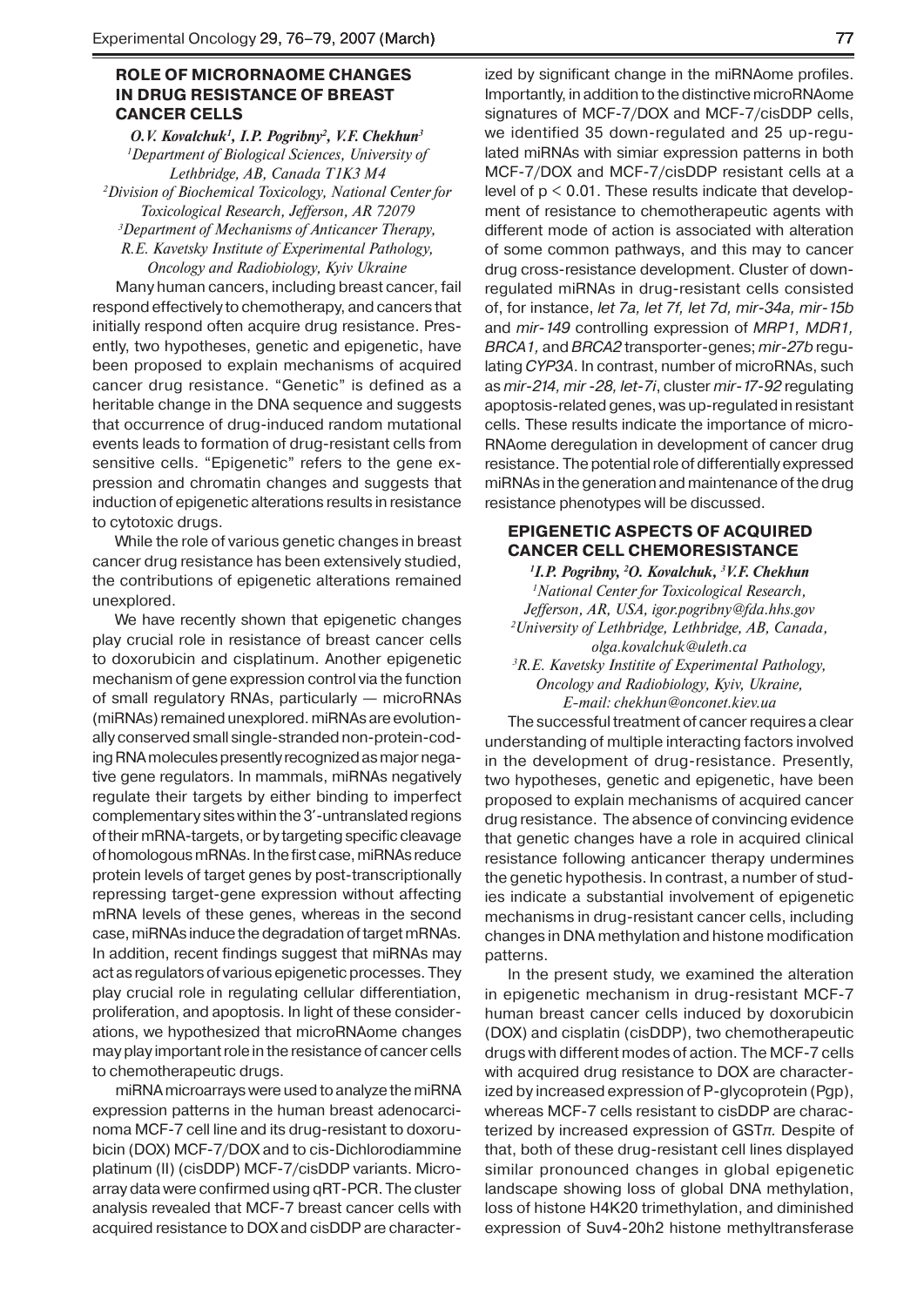compared to parental MCF-7 cells.In addition to global epigenetic changes, MCF-7/DOX and MCF-7/cisDDP drug-resistant cells are characterized by extensive alterations in region-specific DNA methylation, which was evidenced by the appearance of number of differentially methylated DNA genes.The detailed analysis of hypo- and hypermethylated DNA sequences revealed that acquisition of drug-resistant phenotype of MCF-7 cells to DOX and cisDDP, in addition to specific alteration induced by particular drug only, is characterized by three major common mechanisms: dysfunction of genes involved in estrogen metabolism (sulfatase 2 and estrogen receptor α), apoptosis (p73, α-tubulin, BCL2-antagonist of cell death, tissue transglutaminase 2 and forkhead box protein K1), and cell-cell contacts (leptin, stromal cell derived factor receptor 1, activin A receptor E-cadherin). Furthermore, the results showed that two contradictory hypo- and hypermethylation processes enhance and compliment each other in the disruption of these pathways.

Recently emerged evidence suggests involvement of miRNAs in oncogenesis; however, their contribution to drug resistance development is currently unknown. Comparison of miRNA expression profiles between MCF-7/DOX and MCF-7/cisDDP and MCF-7 cells showed substantial changes in level of miRNAs. MCF-7/DOX and MCF-7/cisDDP cells displayed 48 and 57 down-regulated and 36 and 37 up-regulated miRNAs compared to MCF-7 cells, respectively. Interestingly, most of these differentially expressed miRNAs were common to both resistant cells. Additionally, we identified a number of common up-regulated miRNAs involved in regulation of apoptosis.

These results provided evidence that epigenetic changes are an important feature of cancer cells with acquired drug-resistant phenotype and may be a crucial contributing factor to its development. Furthermore, deregulation of similar pathways may explain the existence and provide mechanism of cross-resistance of cancer cells to different types of chemotherapeutic agents.